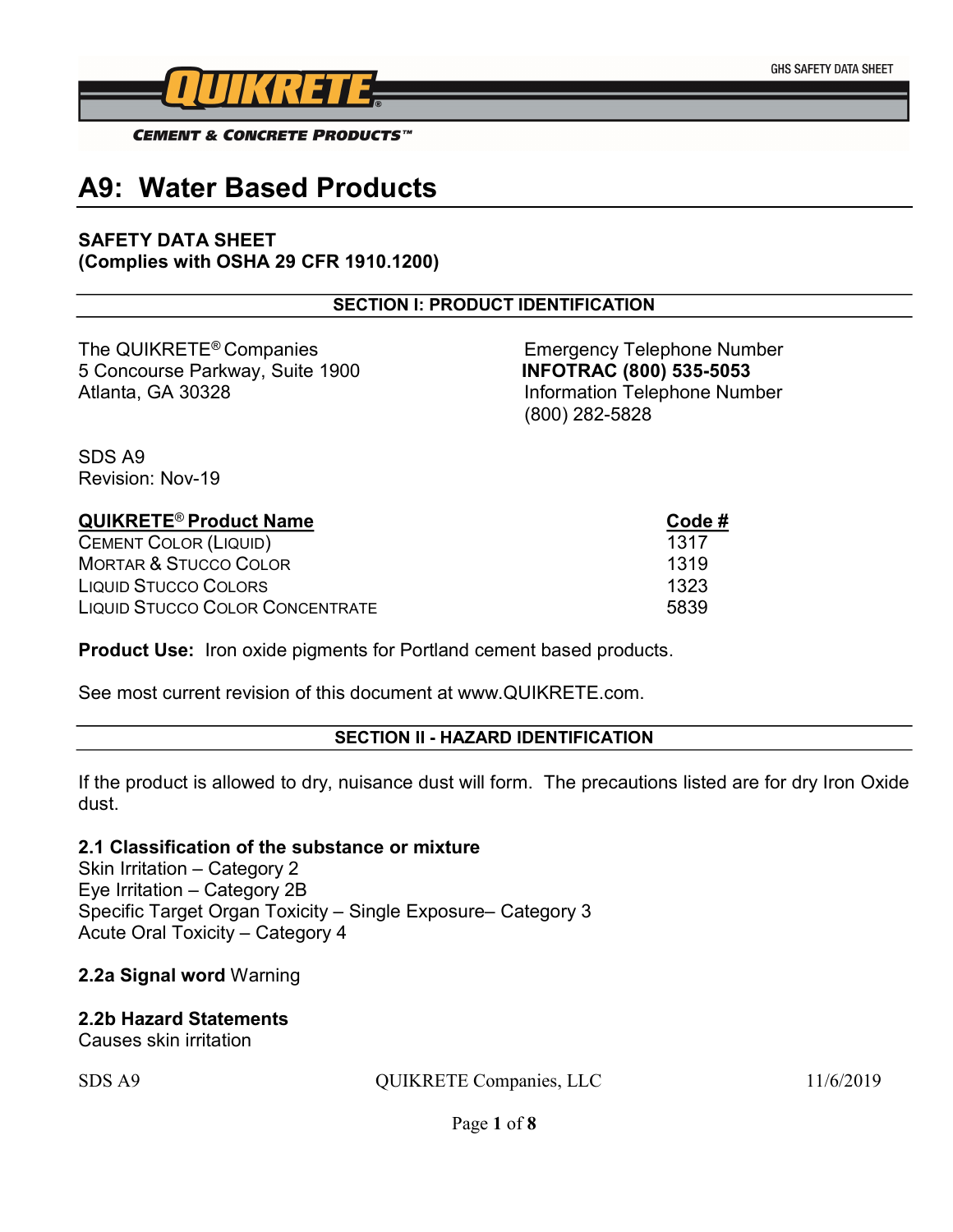

#### **CEMENT & CONCRETE PRODUCTS™**

Causes eye irritation May cause respiratory irritation Harmful if swallowed 2.2c Pictograms



#### 2.2d Precautionary statements

Do not handle until all safety precautions have been read and understood. Wear impervious gloves, such as nitrile. Wear eye protection, and protective clothing. Wash thoroughly after handling. Do not eat, drink or smoke when using this product. Use only in a well-ventilated area.

Do not breathe dust / vapors / fumes

If on skin (or hair): Immediately take off all contaminated clothing and wash before reuse. Rinse skin or hair with water.

If in eyes: Rinse cautiously with water for several minutes; remove contact lenses if easy to do; continue rinsing.

If inhaled: Remove person to fresh air and keep comfortable for breathing. If swallowed: Rinse mouth; do NOT induce vomiting.

## Immediately seek medical advice or attention if symptoms are significant or persist.

Dispose of contents and container in accordance with all regulations.

## 2.3 Additional Information

#### 2.3a HNOC – Hazards not otherwise classified: Not applicable

#### 2.3b Unknown Acute Toxicity: None

| SECTION III - HAZARDOUS INGREDIENTS/IDENTITY INFORMATION       |                |             |  |
|----------------------------------------------------------------|----------------|-------------|--|
| <b>Hazardous Components</b>                                    | <b>CAS No.</b> | % by Weight |  |
| Iron (III) Oxide                                               | 1309-37-1      | 10-40       |  |
| Water                                                          | 7732-18-5      | 50-90       |  |
| Composition ranges provided due to batch-to-batch variability. |                |             |  |

None of the constituents of this product are of unknown toxicity.

| 11/6/2019 |
|-----------|
|           |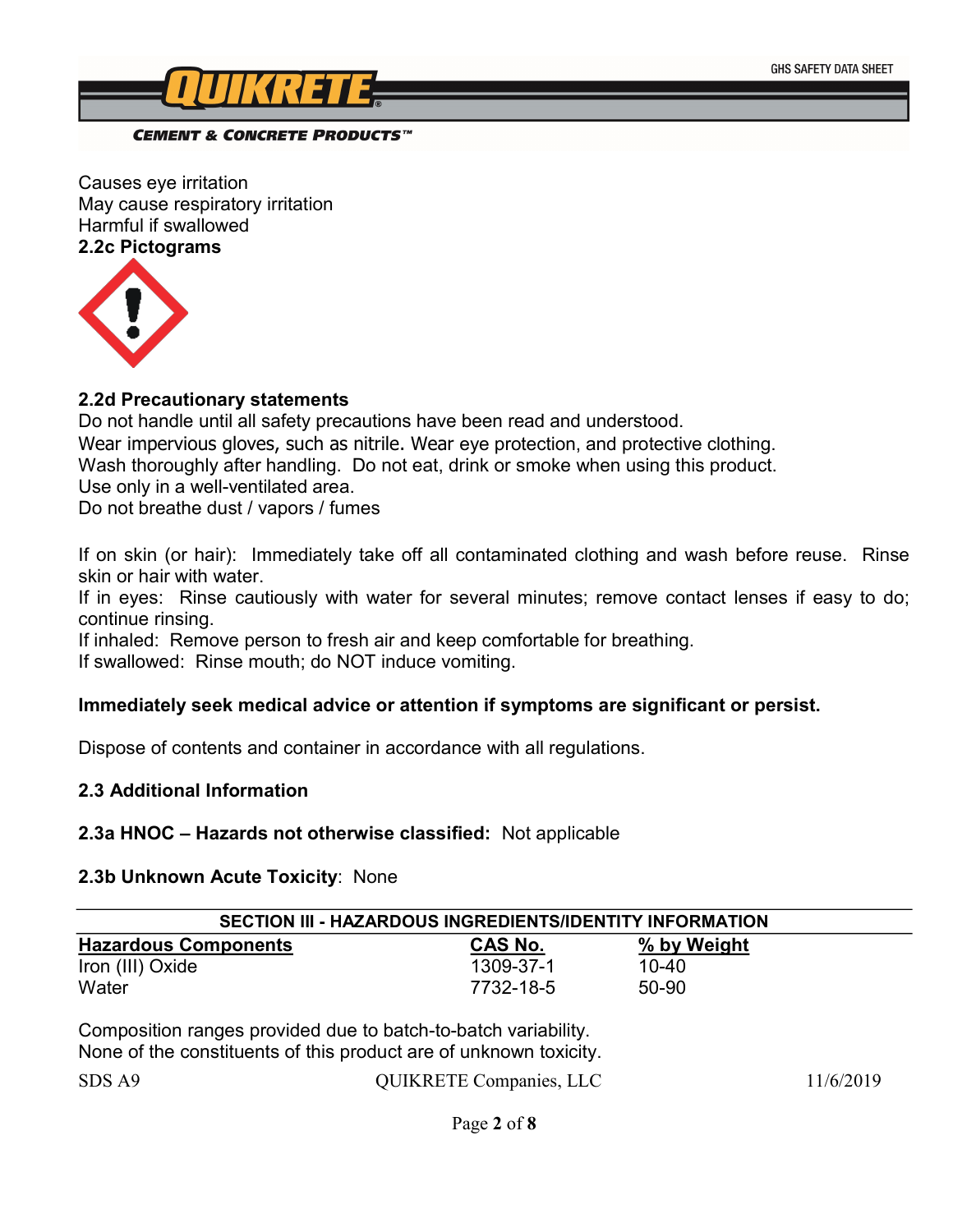

**CEMENT & CONCRETE PRODUCTS™** 

#### SECTION IV – FIRST AID MEASURES

# 4.1 Description of the first-aid measures

#### General information:

After inhalation: Remove person to fresh air and keep comfortable for breathing.

After skin contact: If on skin (or hair): Immediately take off all contaminated clothing and wash before reuse. Rinse skin or hair with water.

After eye contact: If in eyes: Rinse cautiously with water for several minutes; remove contact lenses if easy to do; continue rinsing.

After swallowing: If swallowed: Rinse mouth; do NOT induce vomiting. Never give anything by mouth to an unconscious person.

## 4.2 Most important symptoms/effects, acute and delayed

Inhalation: May cause respiratory tract irritation.

**Skin contact:** May cause skin irritation.

Eye Contact: May cause eye irritation

Ingestion: Harmful if large amounts are ingested. Ingestion of may cause discomfort and/or distress, nausea or vomiting.

#### 4.3 Indication of immediate medical attention and special treatment needed:

Immediately seek medical advice or attention if symptoms are significant or persist.

#### SECTION V - FIRE FIGHTING MEASURES

5.1 Flammability of the Product: Non-flammable and non-combustible

5.2 Suitable extinguishing agents: Treat for surrounding material

5.3 Special hazards arising from the substance or mixture: None

5.3a Products of Combustion: None

5.3b Explosion Hazards in Presence of Various Substances: Non-explosive in presence of shocks

## SECTION VI – ACCIDENTAL RELEASE MEASURES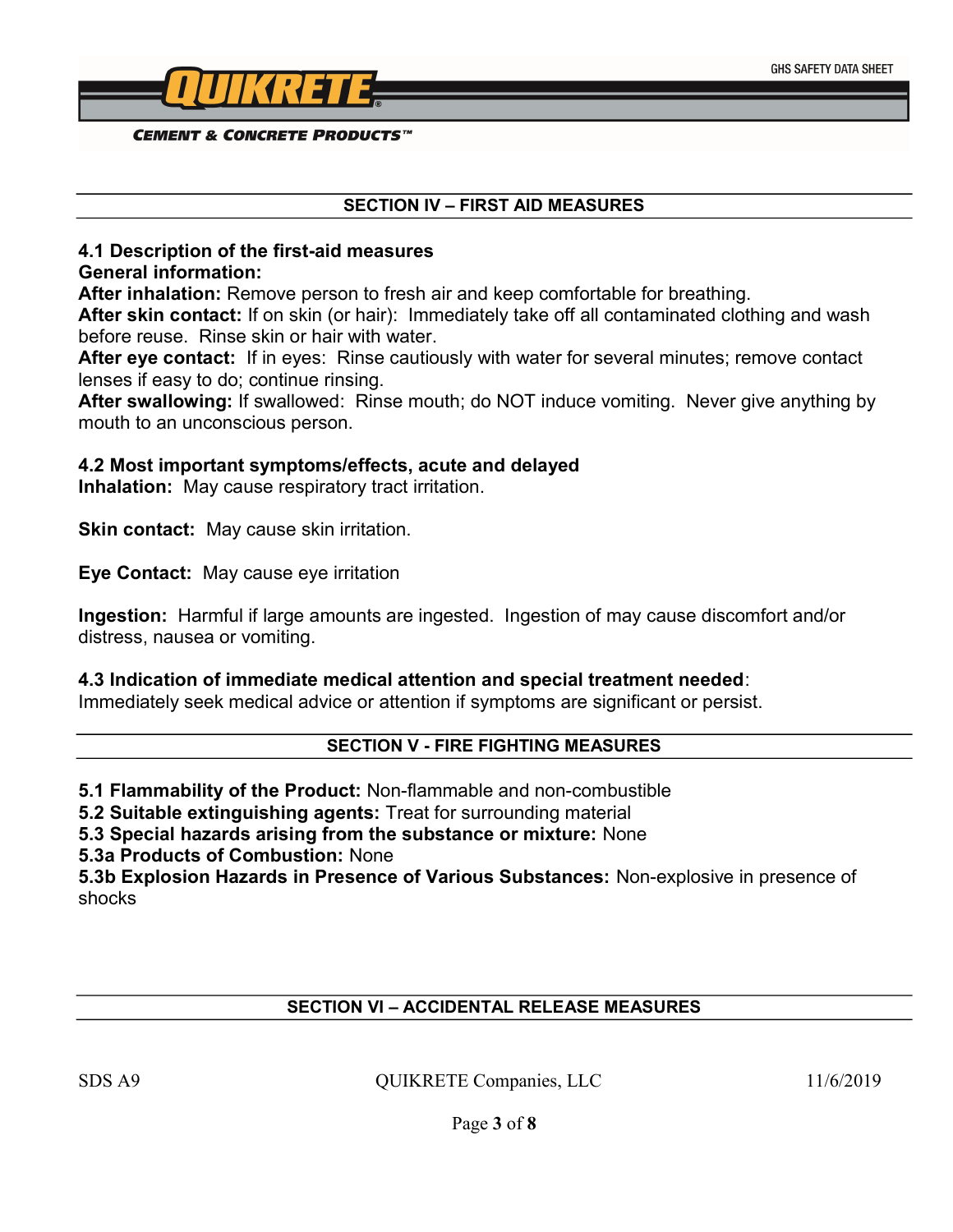

#### 6.1 Personal precautions, protective equipment and emergency procedures: Wear personal protective equipment (See section VIII). Keep unprotected persons away.

## 6.2 Methods and material for containment and cleaning up:

Do not allow to enter sewers/ surface or ground water. Dispose of unwanted materials and containers properly in accordance with all regulations.

## SECTION VII - PRECAUTIONS FOR SAFE HANDLING AND STORAGE

## 7.1 Handling

Precautions for safe handling: Wear appropriate PPE (See section 8).Do not mix with other chemical products, except as indicated by the manufacturer. Do not get in eyes, on skin or clothing. Good housekeeping is important to prevent accumulation of dust.

## 7.2 Storage

Requirements to be met by storerooms and receptacles: No special requirements. Information about storage in one common storage facility: Not required. Further information about storage conditions: Keep out of the reach of children.

|                                                                            |           | SECTION VIII - EXPOSURE CONTROL MEASURES / PERSONAL PROTECTION |                         |
|----------------------------------------------------------------------------|-----------|----------------------------------------------------------------|-------------------------|
| 8.1 Components with limit values that require monitoring at the workplace: |           |                                                                |                         |
| Hazardous Components CAS No.                                               |           | PEL (OSHA)<br>$mg/M^3$                                         | TLV (ACGIH)<br>$mg/M^3$ |
| Red Iron Oxide                                                             | 1309-37-1 | $10$ (fume)<br>15 (total dust)<br>$5$ (resp)                   | $5$ (resp)              |

## 8.2 Exposure Controls

Use ventilation adequate to keep exposures below recommended exposure limits.

Black Iron Oxide 1317-61-9 10 (fume) 5 (resp)

#### 8.3 General protective and hygienic measures

Keep away from foodstuffs, beverages and feed. Immediately remove all soiled and contaminated clothing. Wash hands before breaks and at the end of work. Avoid contact with the eyes and skin.

15 (total dust)

5 (resp)

## 8.3a Personal protective equipment

## Protection of hands:

| SDS A9 | QUIKRETE Companies, LLC | 11/6/2019 |
|--------|-------------------------|-----------|
|        |                         |           |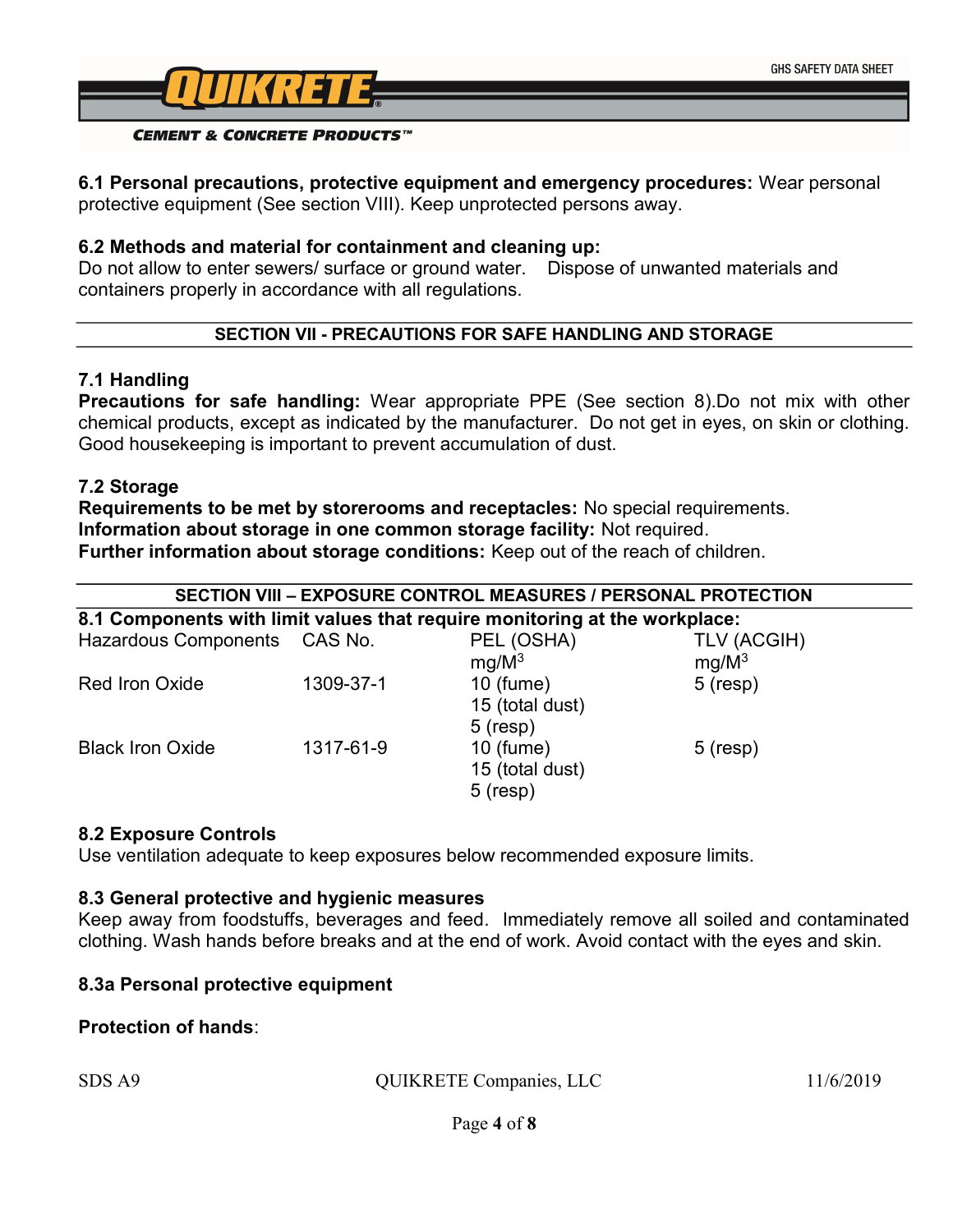

#### **CEMENT & CONCRETE PRODUCTS™**

Wear gloves of adequate length to offer appropriate skin protection from incidental contact. Nitrile, Butyl and PVC gloves have been found to offer adequate protection for incidental contact.

## Eye protection:

Wear approved eye protection properly fitted dust- or splash-proof chemical safety glasses.

#### Respiratory protection:

No respiratory protection required under normal conditions of use.

#### SECTION IX - PHYSICAL/CHEMICAL CHARACTERISTICS

| <b>General Information</b>                         |                                     |  |
|----------------------------------------------------|-------------------------------------|--|
| Appearance                                         | Form: Liquid                        |  |
|                                                    | Color: Buff, Tan, Brown, Black, Red |  |
|                                                    | Odor: None                          |  |
| pH-value at 20°C (68 °F):                          | $8 - 10$                            |  |
| <b>Boiling point/Boiling range:</b>                | 160-200°F (71-94°C)                 |  |
| Auto igniting:                                     | Product is not self-igniting.       |  |
| Vapor pressure at $21^{\circ}$ C (70°F) <1 (water) |                                     |  |
| Density at 25°C (77 °F):                           | $1.8 - 2.3$                         |  |
| <b>Solubility in / Miscibility with</b>            |                                     |  |
| <b>Water:</b>                                      | Very slight                         |  |
| <b>VOC content:</b>                                | 0 g/L VOC                           |  |

#### SECTION X – STABILITY AND REACTIVITY

#### 10.1 Reactivity

No dangerous reaction known under conditions of normal use.

## 10.2 Chemical stability

Stable under normal storage conditions. Keep in dry storage.

## 10.3 Possibility of hazardous reaction

No dangerous reaction known under conditions of normal use.

10.4 Thermal decomposition / conditions to be avoided

No decomposition if used according to specifications.

## 10.5 Incompatible materials

Bromine trifluoride, lithium

10.6 Hazardous Decomposition or By-products

#### SECTION XI – TOXICOLOGICAL INFORMATION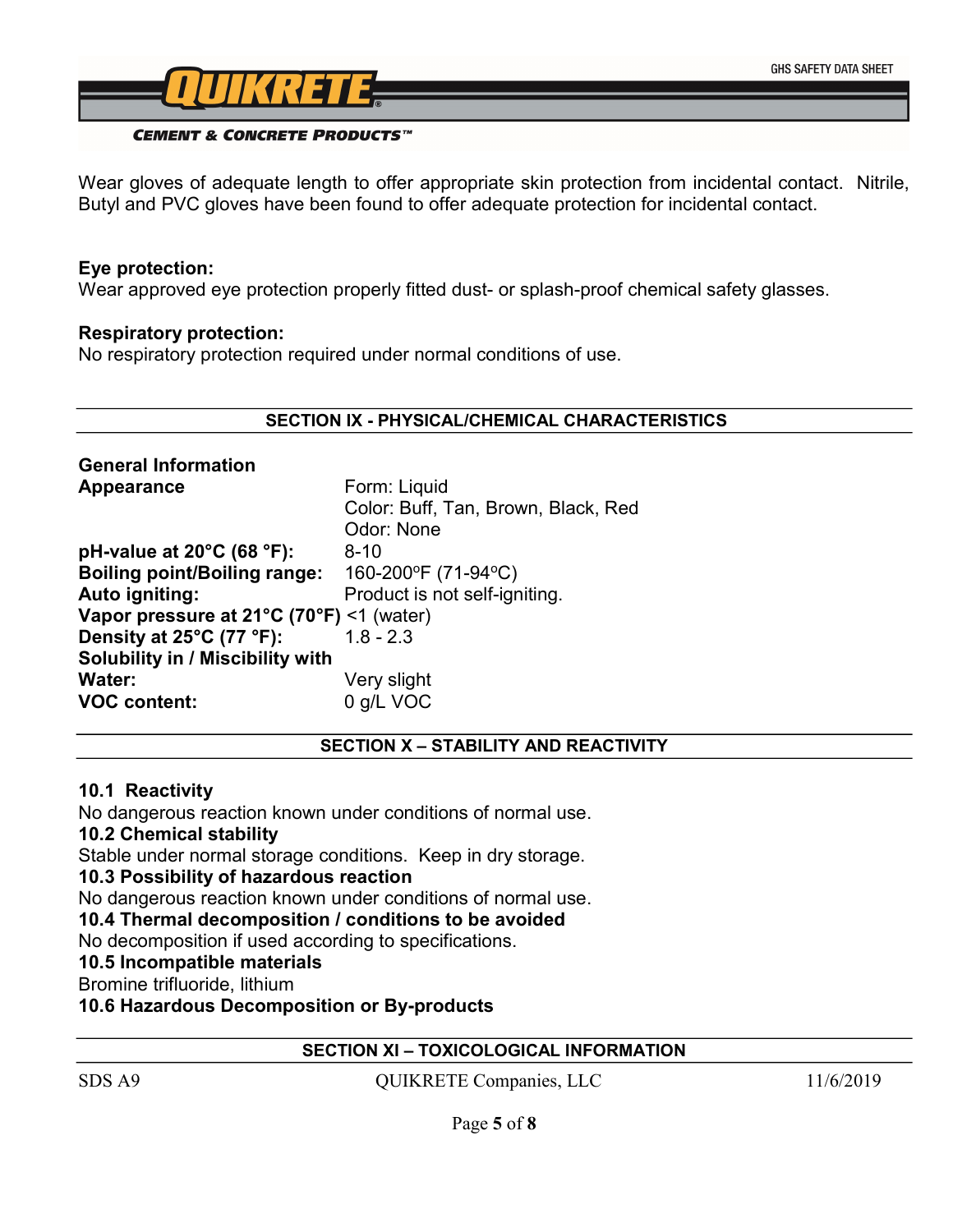

11.1 Exposure Routes: Ingestion.

#### 11.2 Symptoms related to physical/chemical/toxicological characteristics:

Ingestion: Harmful if swallowed. Ingestion may cause discomfort and/or distress, nausea or vomiting.

| Red Iron Oxide   | 1309-37-1 |
|------------------|-----------|
| Black Iron Oxide | 1317-61-9 |

 $Oral LDS0 > 10,000 mg/kg (rat)$ 

Oral LD50  $>$  10,000 mg/kg (rat)

#### 11.3 Delayed, immediate and chronic effects of short-term and long-term exposure Short Term

Skin Corrosion/Irritation: May cause skin irritation Serious Eye Damage/Irritation: May cause respiratory irritation Respiratory Sensitization: Not applicable Skin Sensitization: Not applicable Specific Target Organ Toxicity-Single Exposure– Category 3: May cause respiratory irritation Aspiration Hazard: Not Applicable Ingestion: Harmful if swallowed

#### Long Term

Carcinogenicity: This product is known to contain trace carcinogens at 1ppm or less; IARC Group III

Germ Cell Mutagenicity: Not applicable

Reproductive Toxicity: Not applicable

Specific Target Organ Toxicity- Repeated Exposure: Not applicable

Synergistic/Antagonistic Effects: Not applicable

#### SECTION XII – ECOLOGICAL INFORMATION

#### 12.1 Ecotoxicity

This material is not expected to be harmful to the ecology.

## 12.2 Persistence and degradability

Dissolved into water

#### 12.3 Bioaccumulative potential:

Not expected to occur

#### 12.4 Mobility in soil

This material is expected to have very high mobility in soil. It does not absorb to most soil types.

#### 12.5 Other Adverse Effects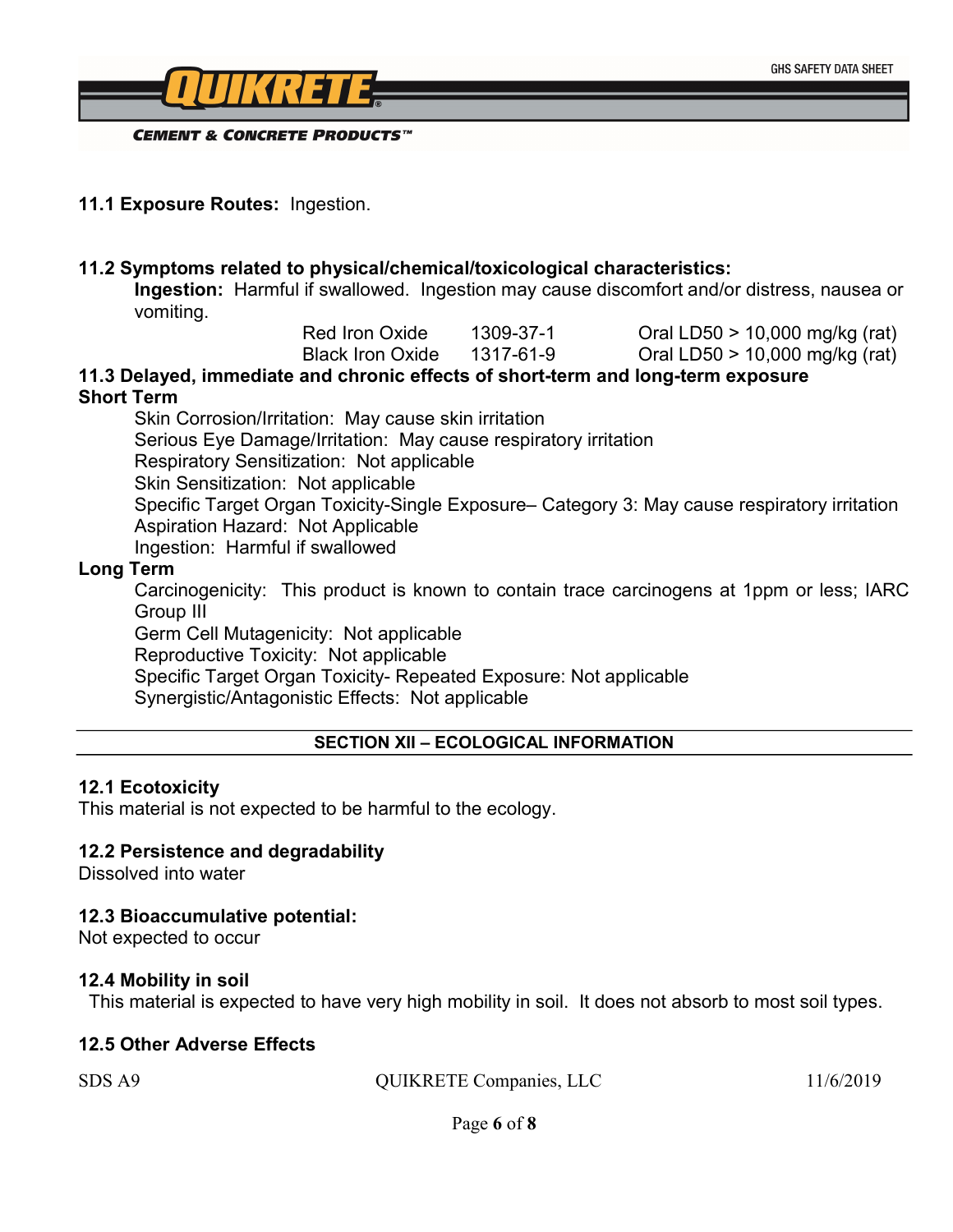

No further relevant information available.

#### SECTION XIII – DISPOSAL CONSIDERATIONS

#### 13.1 Waste Disposal Method

The packaging and material may be land filled; however, material should be covered to minimize generation of airborne dust. This product is not classified as a hazardous waste under the authority of the RCRA (40CFR 261) or CERCLA (40CFR 117&302). Disposal must be made in accordance with local, state and federal regulations.

# 13.2 Other disposal considerations

## Uncleaned packaging

Recommendation: Disposal must be made in accordance with local, state and federal regulations. Recommended cleansing agent: Water, if necessary with cleansing agents.

## SECTION XIV – TRANSPORT INFORMATION

UN-Number Not Regulated Not Regulated Not Regulated UN proper shipping name Not Regulated Not Regulated **Transport Hazard Class(es)** Not Regulated Not Regulated **Packing Group (if applicable)** Not Regulated Not Regulated

DOT (U.S.) TDG (Canada)

## 14.1 Environmental hazards:

Not Available

14.2 Transport in bulk according to Annex II of Marpol 73/78 and the IBC Code Not available

#### 14.3 Special precautions for user

Do not handle until all safety precautions have been read and understood.

## SECTION XV – OTHER REGULATORY INFORMATION

## 15.1 Safety, Health and Environmental Regulations/Legislations specific for the chemical

#### Canada

WHMIS Classification: Considered to be a non-hazardous material under the Hazardous Products Act as defined by the Controlled Products Regulations and subject to the